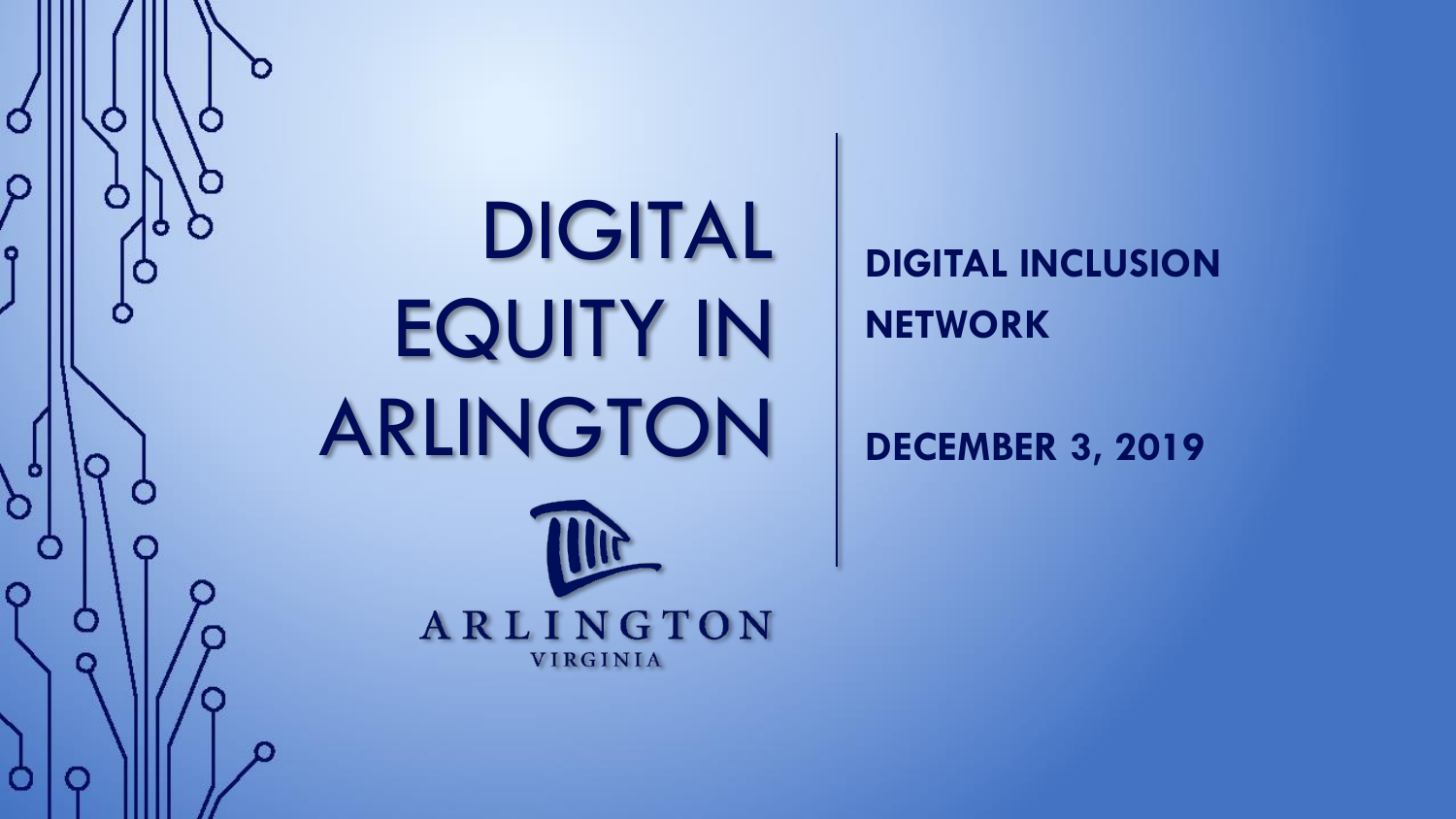# PURPOSE OF MEETING

O

- Digital Equity Overview
- Share Planning Efforts
	- Digital Equity Framework Proposal

- Implementation Efforts
- Respond to Questions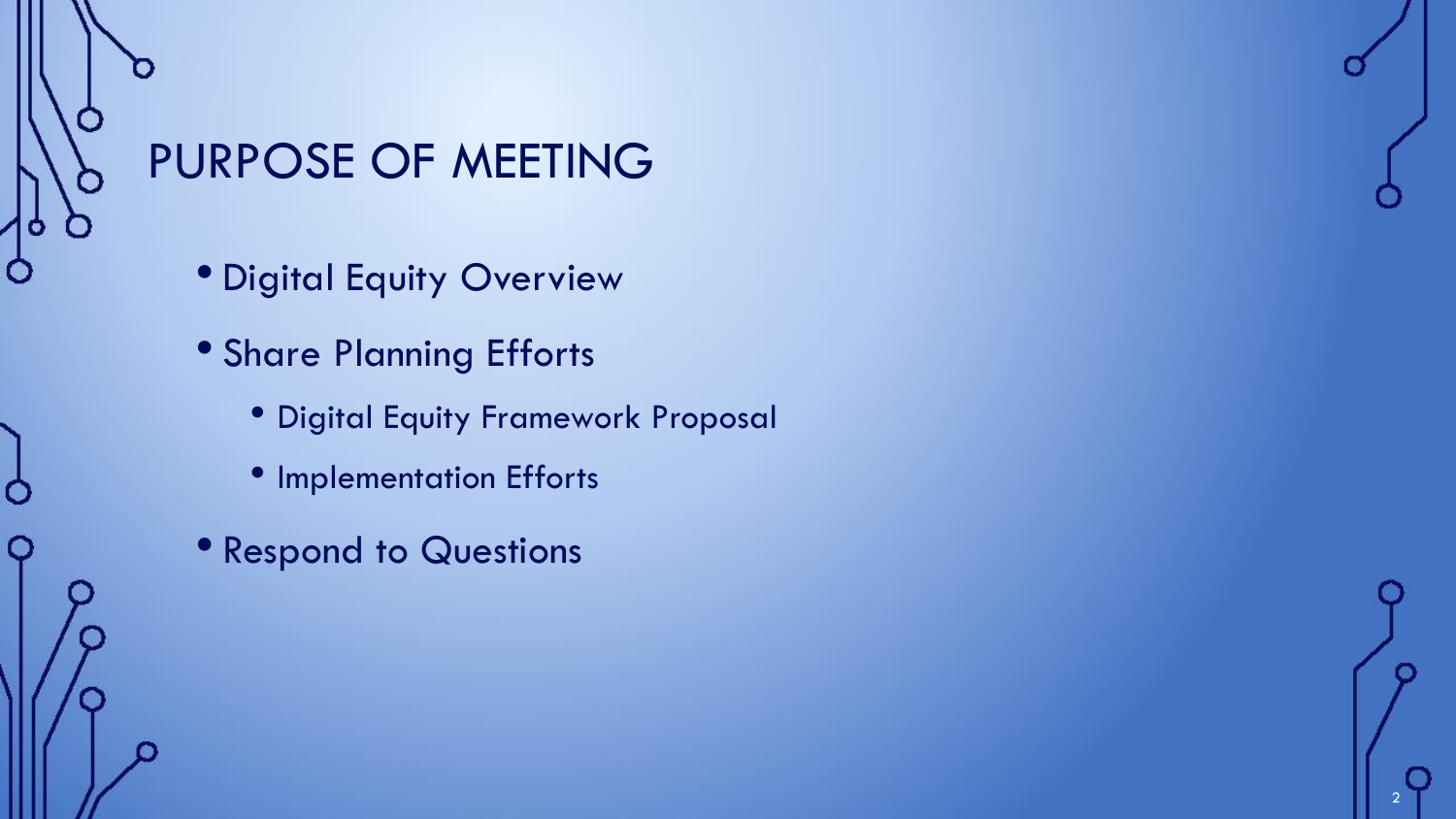

Source: U.S. Census Bureau's [2013-2017] American Community Survey 5-year estimates

*\*Total households without internet only*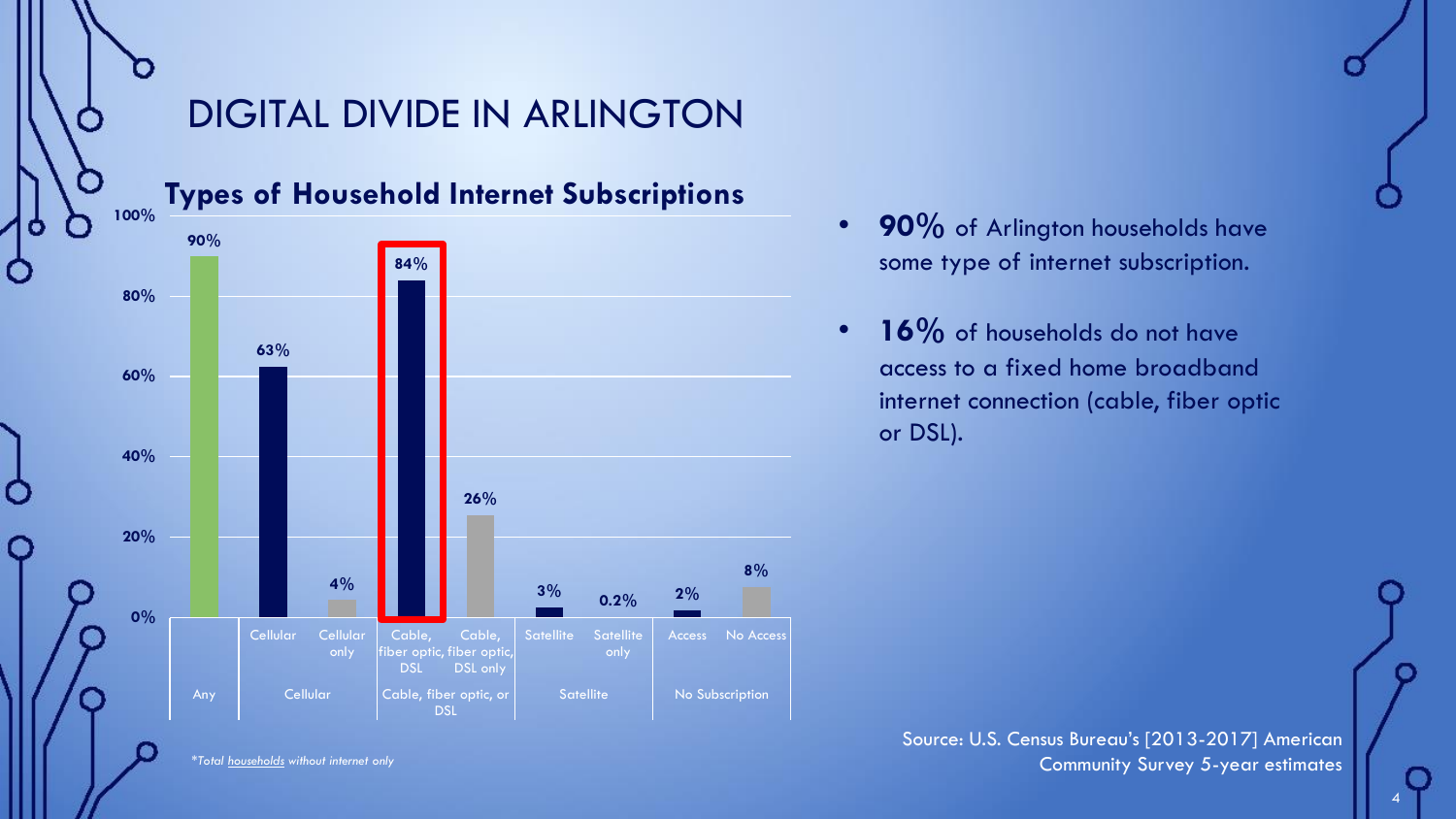

**8%** of total population did not have an internet subscription in their home.

#### • **Residents at greater risk:**

- Older adults(65+)
- African American and Hispanic individuals
- With less than a high school education
- Low-income
- **54%** of households lacking a home internet subscription make less than \$75k

Source: U.S. Census Bureau's [2013-2017] American Community Survey 5-year estimates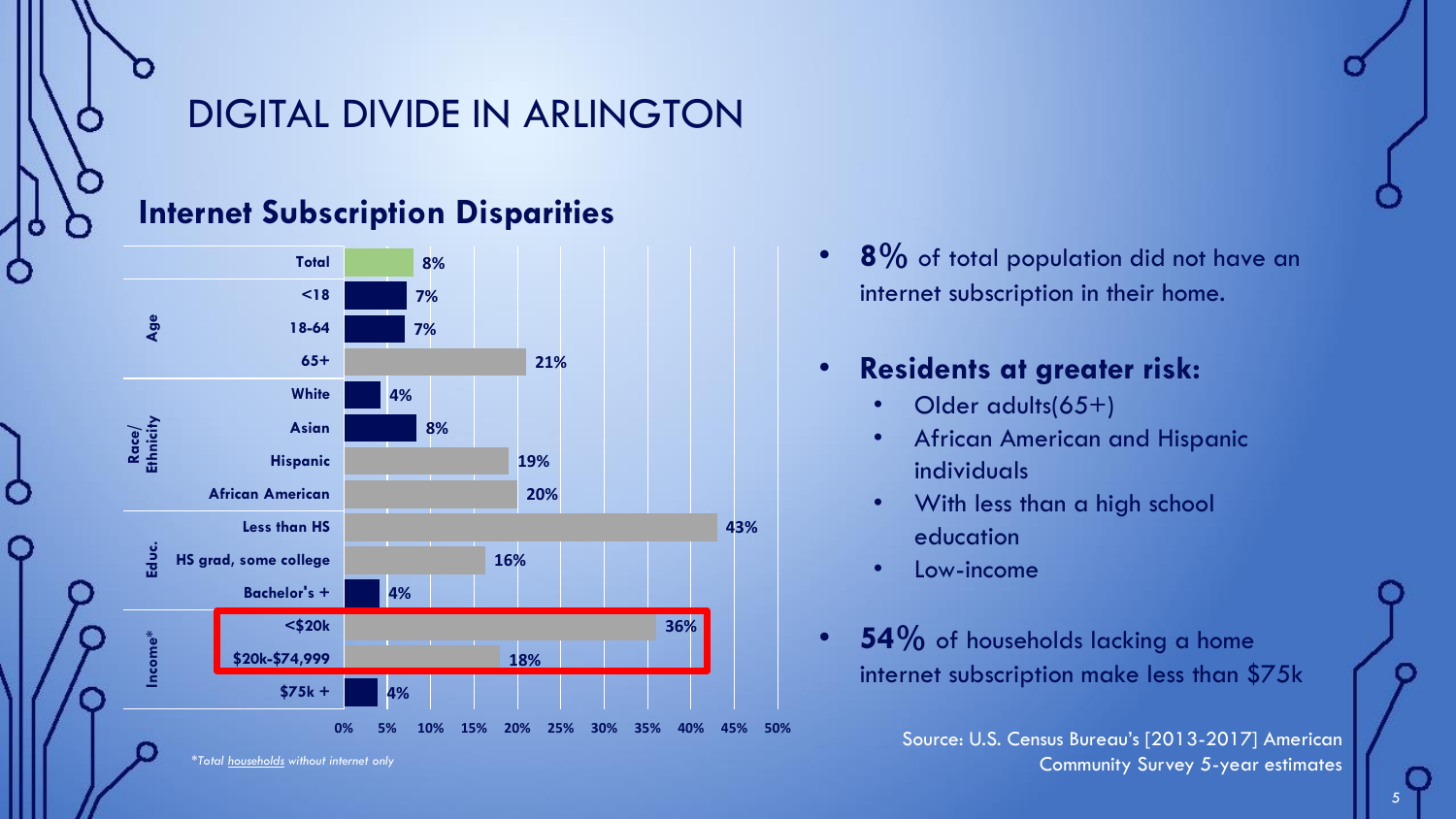

#### DIGITAL DIVIDE IN ARLINGTON



- 95% of households have one or more computing devices.
- Households can be represented in more than one graph if they own more than one computing device.
	- Ex: household owns a desktop and a smartphone.

Source: U.S. Census Bureau's [2013-2017] American Community Survey 5-year estimates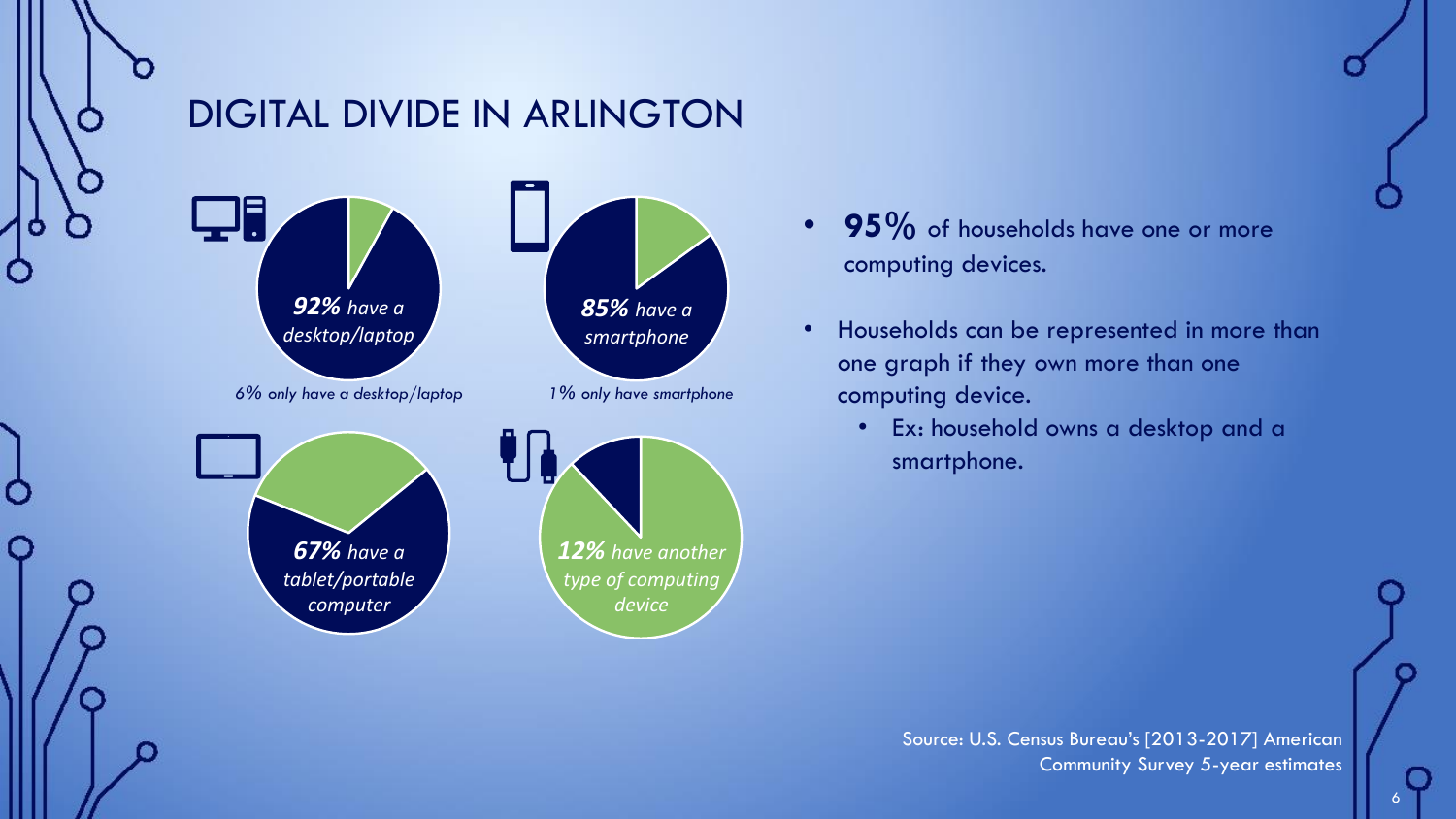

#### WHERE DOES THE DISPARITY EXIST?

Households in certain zip codes are at a greater risk reporting no internet subscription.

> Arlington: 10% 22204: 17% 22203: 15% 22206: 9%

Census tracts with the lowest fixed home broadband adoptions rates correlate to Arlington's low- and moderate- income neighborhoods (Buckingham, Nauck, Columbia Heights West, Douglas Park, Columbia Forest)



Source: U.S. Census Bureau's [2013-2017] American Community Survey 5-year estimates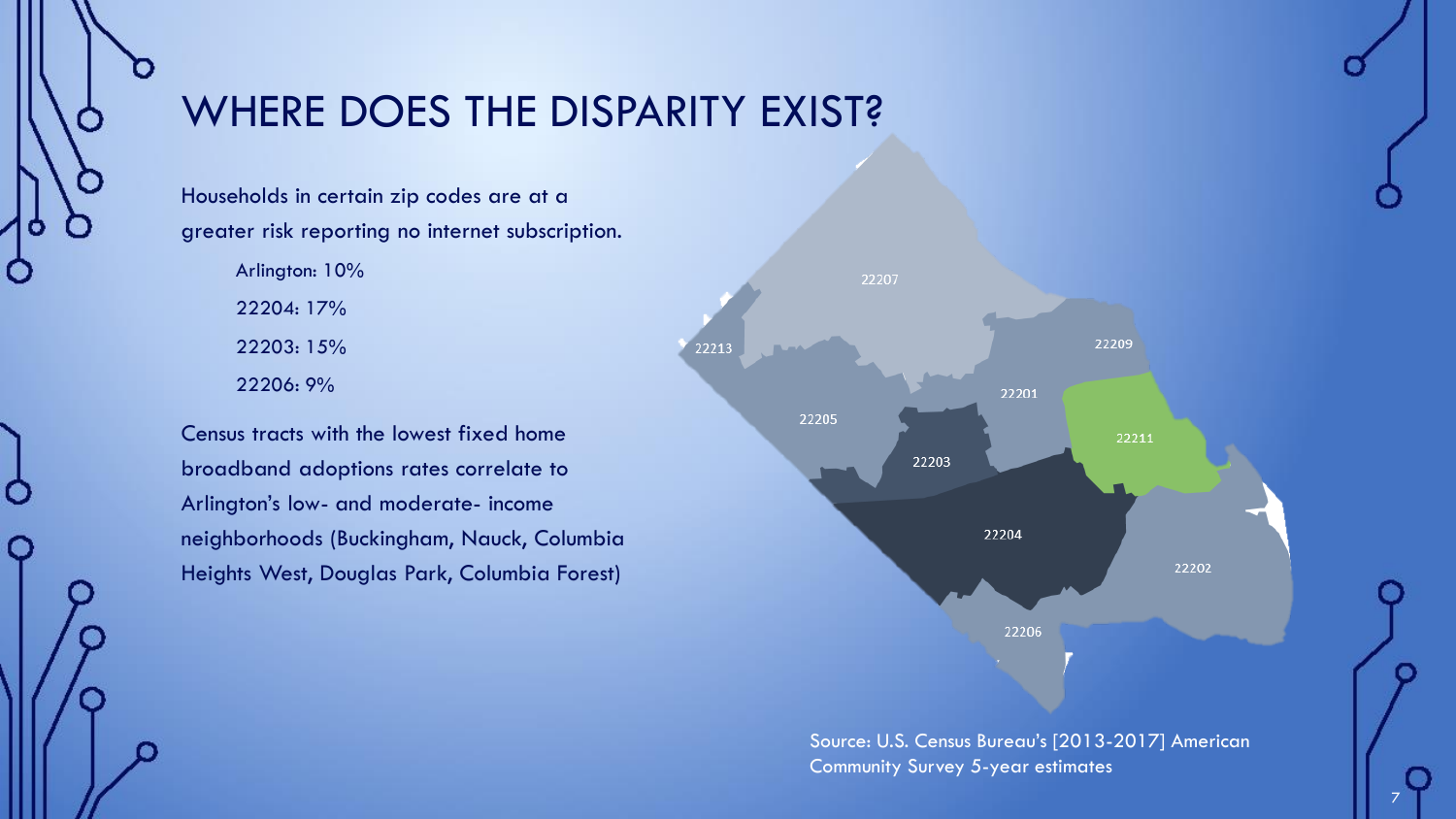#### WHAT IS CONSIDERED "AFFORDABLE"?

- The Alliance for Affordable Internet recommends "1 for 2" target: 1GB of data (for internet, phone, other telecommunications) priced at 2% or less of average monthly income.\*
	- 2% of average monthly income for family earning \$75,000 (roughly 60% AMI) annually in Arlington is \$125 per month
- National Digital Inclusion Alliance affiliates who have researched the question estimate people are comfortable paying \$10 - \$15 a month for broadband with no data caps.

\*Global definition created by Alliance for Affordable Internet.

Ò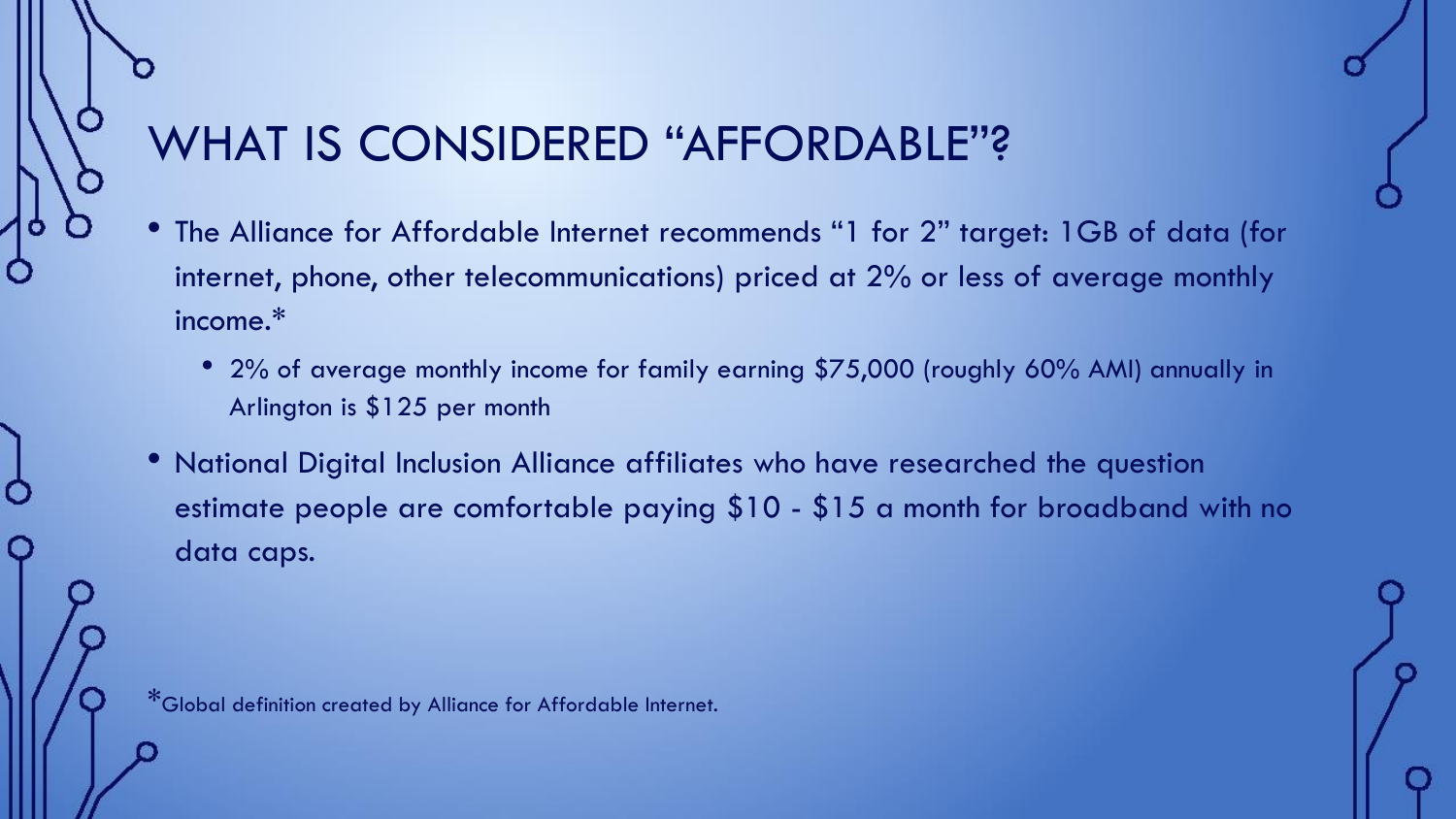#### WHY IS DIGITAL EQUITY IMPORTANT?

Access to the internet and digital connectivity enables residents to:

- Complete schoolwork online
- Access healthcare resources
- Communicate with friends and family
- Research and apply for jobs
- Work remotely

O

- Make appointments
- Public safety awareness
- Participate in civic engagement
- Pay bills online

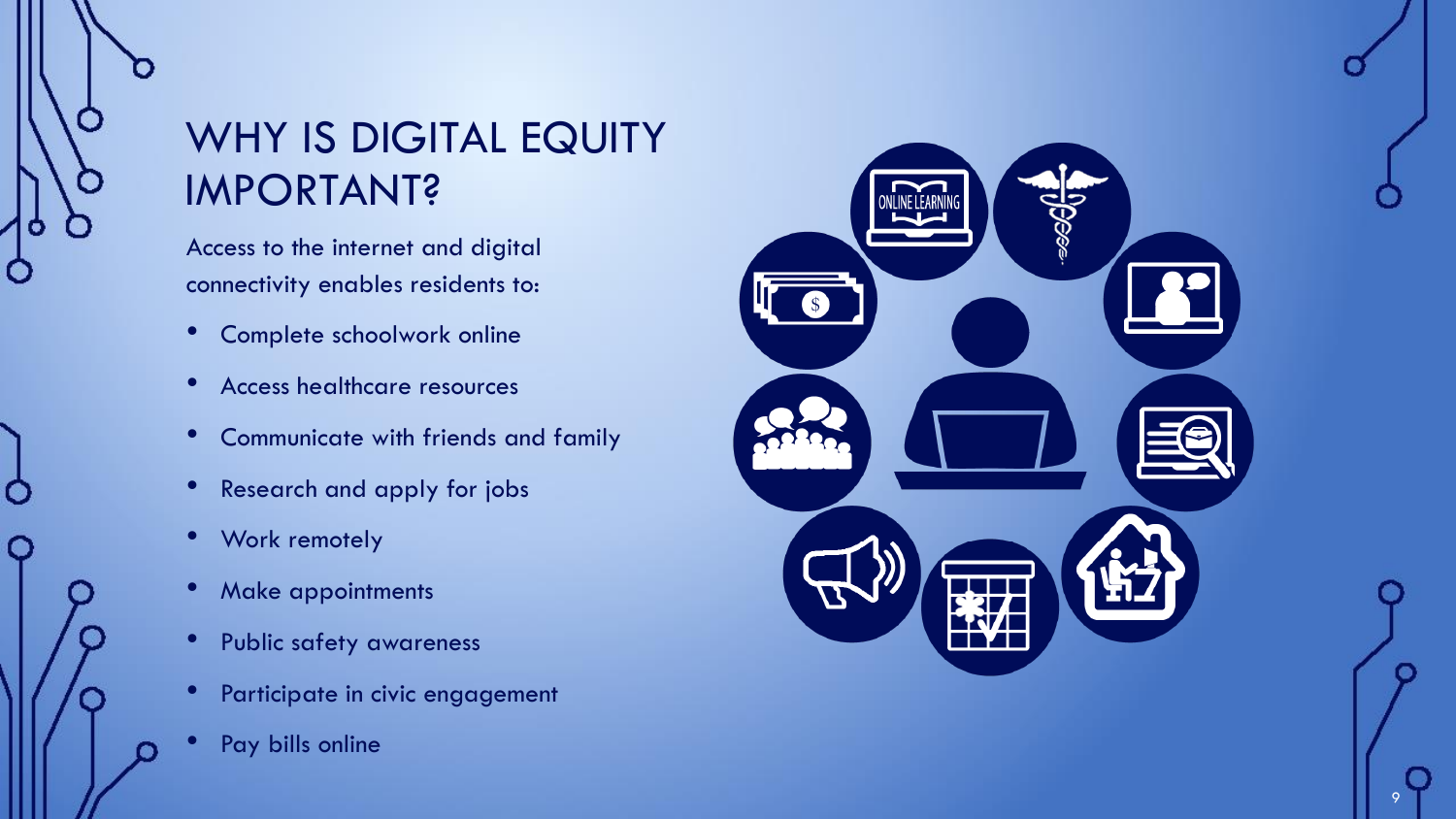#### BENEFITS OF DIGITAL EQUITY



O

۰





The 2020 Census is online first, but 16% of Arlington residents do not have high speed broadband. Increased opportunities for internet access will support more accurate counting for the Census and ensure that all Arlington residents are counted.

70% of teachers assign homework to be completed online, yet many Arlington families, particularly lower-income families, do not have high-speed broadband at home. Students without home broadband are often forced to use the internet at school afterhours, or at the public library, or at their friend's house or even the McDonalds parking lot, placing these students at an even greater disadvantage compared to their peers, also known as the homework gap.

Currently, 76% of U.S. hospitals connect with patients and practitioners through the use of video and other technology. However, broadband adoption continues to be one of the barriers to wide adoption of telehealth technologies. Connecting more Arlington residents to the internet and informing residents of the benefits of telehealth opportunities could save time and money, reduce patient transfers, decrease emergency department and urgent care center visits, and deliver savings to both the County and residents.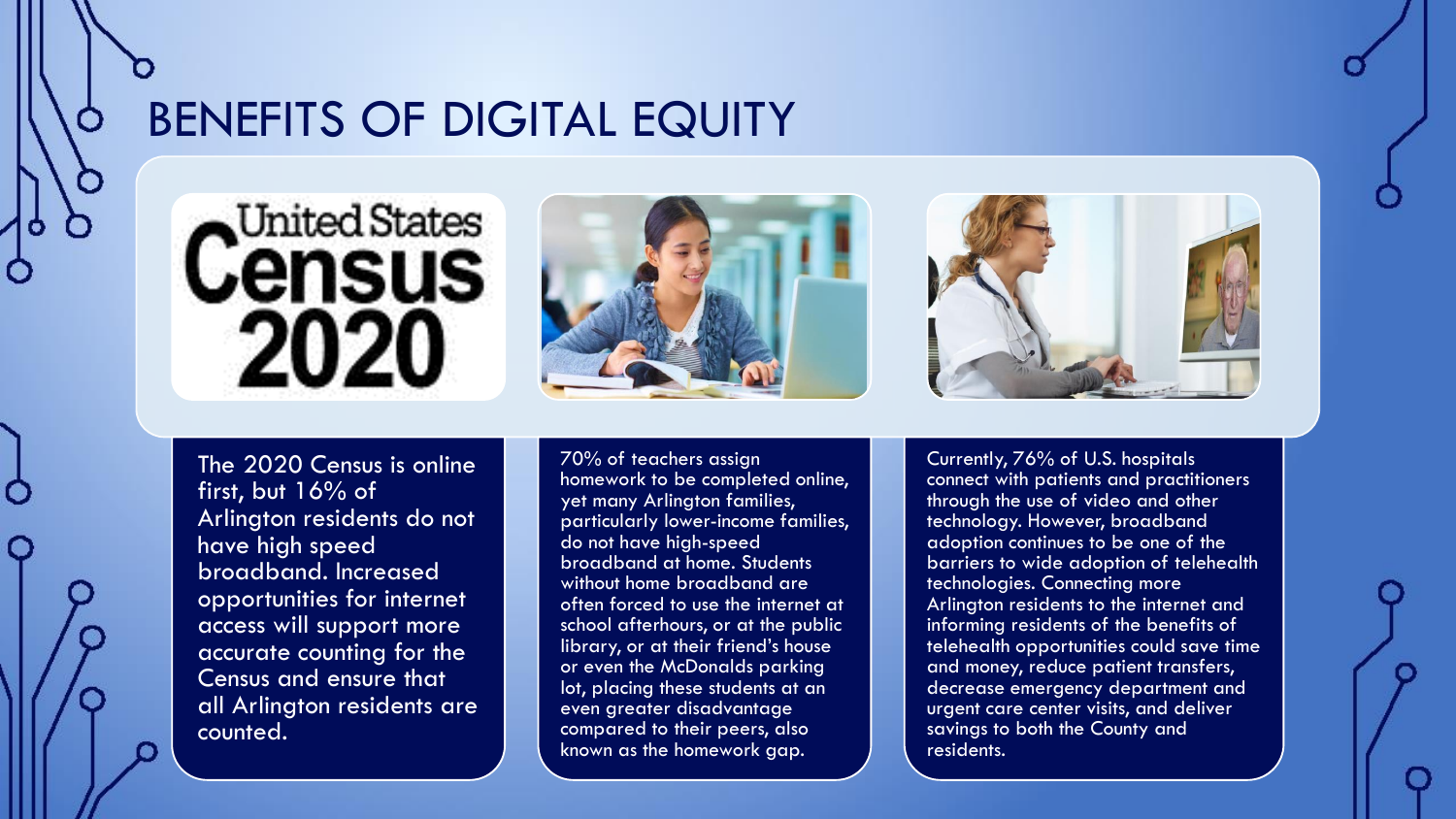#### ONGOING ARLINGTON DIGITAL EQUITY INITIATIVES

Arlington has several Digital Equity initiatives in place…



- Free wireless internet access at 20 public libraries and community centers
- Free computer access at 11 library and community center locations. All computers used 100% of the time at most libraries.
- Free digital literacy, basic computer, productivity application, programming, and one-on-one training opportunities through Libraries, DHS, APS, and DPR
- Arlington Mill Residences pilot program
- APS students in grades 2-12 given a device

11

...but are there other opportunities?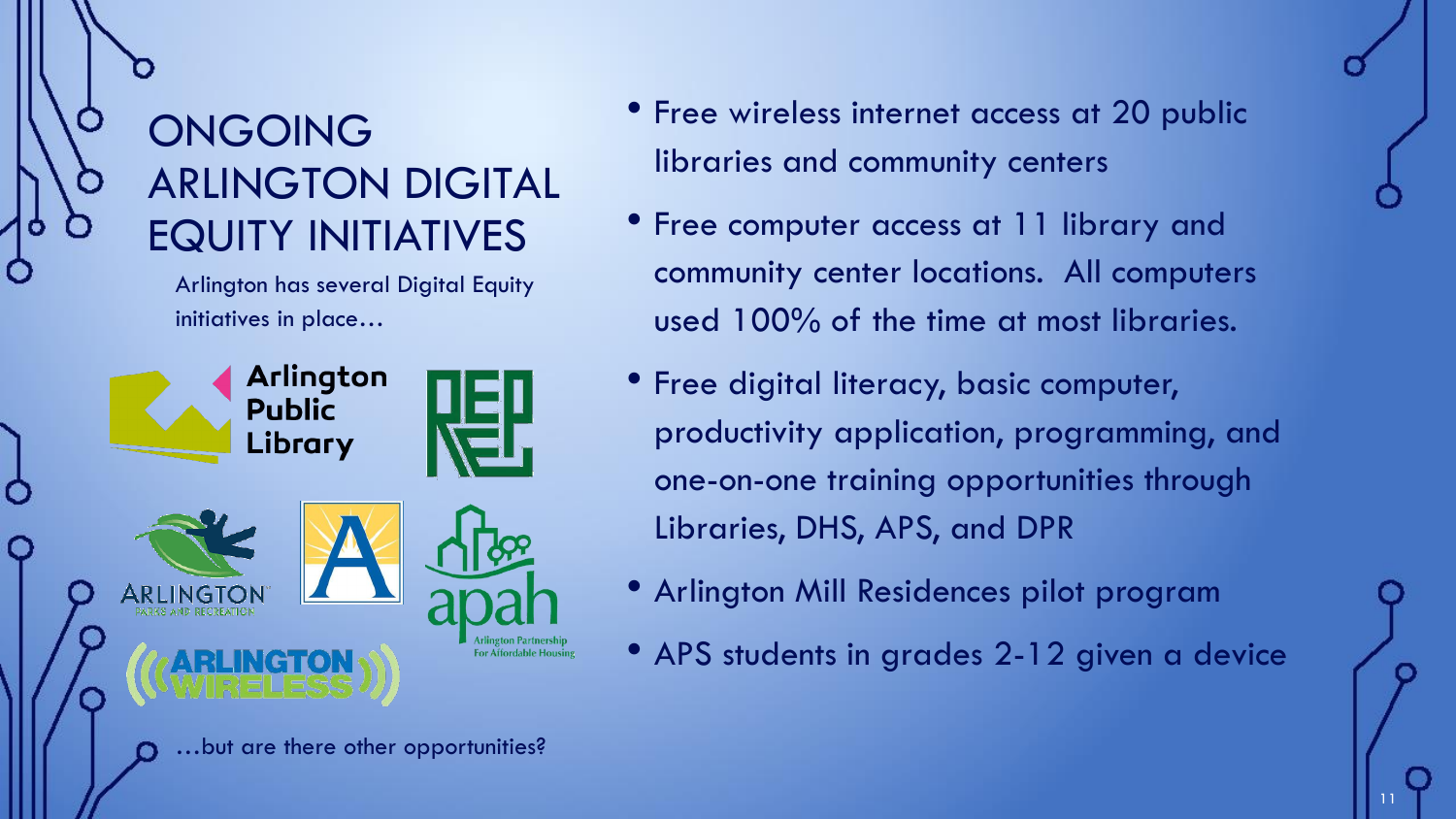#### CAN ARLINGTON DO MORE?

- Communities are adopting digital equity plans:
	- Portland, Oregon
	- Seattle, Washington
	- Austin, Texas
- Kansas City, Missouri
- Charlotte, North Carolina
- Louisville, Kentucky
- Communities are leveraging a municipal-owned broadband network to connect residents or operate open access networks, some directly and others contracted through an ISP:
	- Chattanooga, Tennessee

• Sandy, Oregon

• Wilson, North Carolina

- Ammon, Idaho
- Communities are leveraging municipal assets such as conduit systems or broadband networks to serve a public benefit, such as digital equity:
	- Boston, Massachusetts
	- Lincoln, Nebraska
- Saint Louis, Minnesota
- Huntsville, Alabama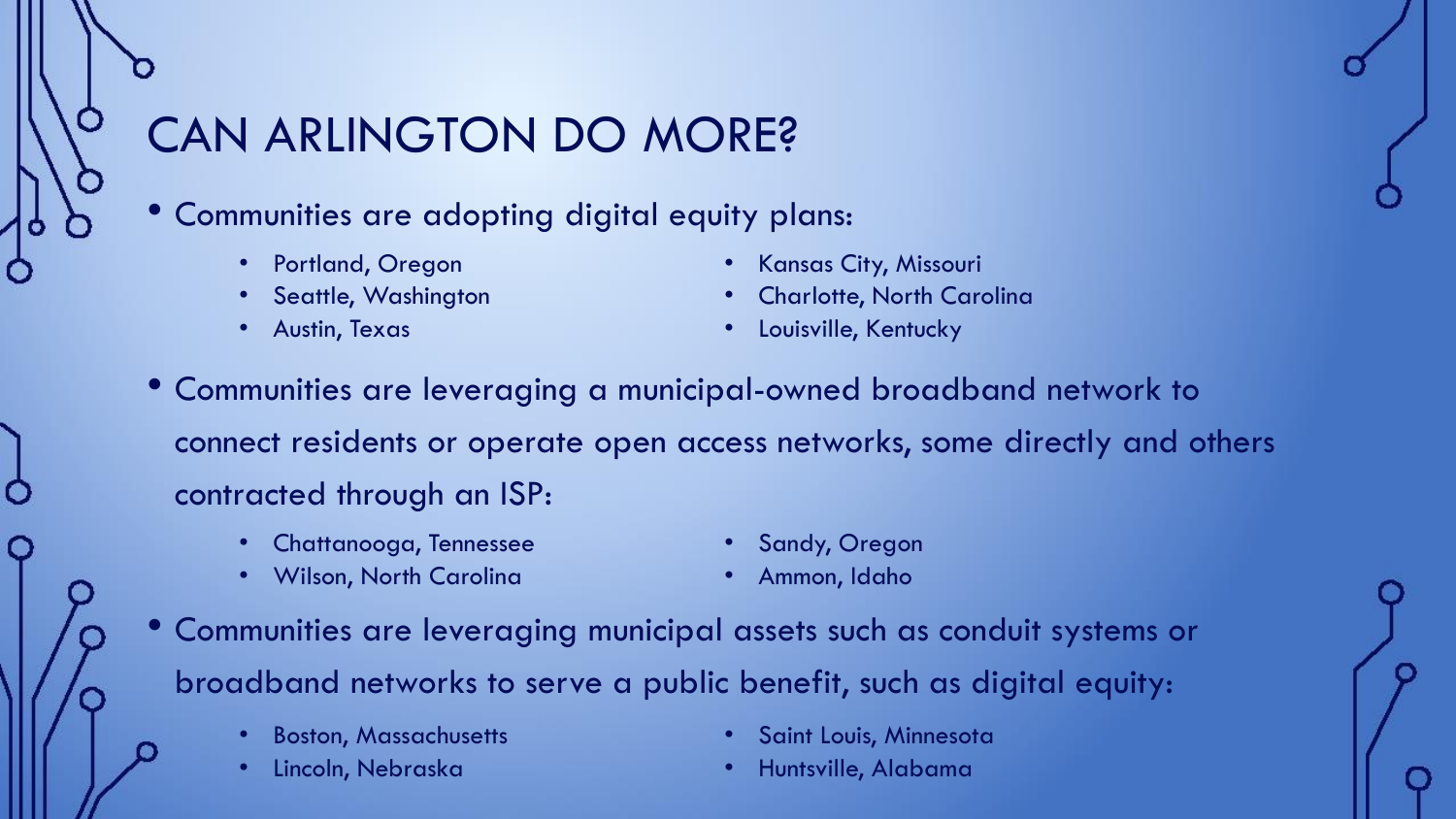#### PROPOSED APPROACH

- Digital Equity Action Plan Proposal
	- Establish a policy framework, set guiding principles, and strategies for achieving Arlington's digital equity goals
	- Proposed 9 to 12-month planning process to culminate in Digital Equity Action Plan, to be adopted by County Board
- Implementation Efforts

Ò

• Prioritize, manage, and execute identified implementation efforts

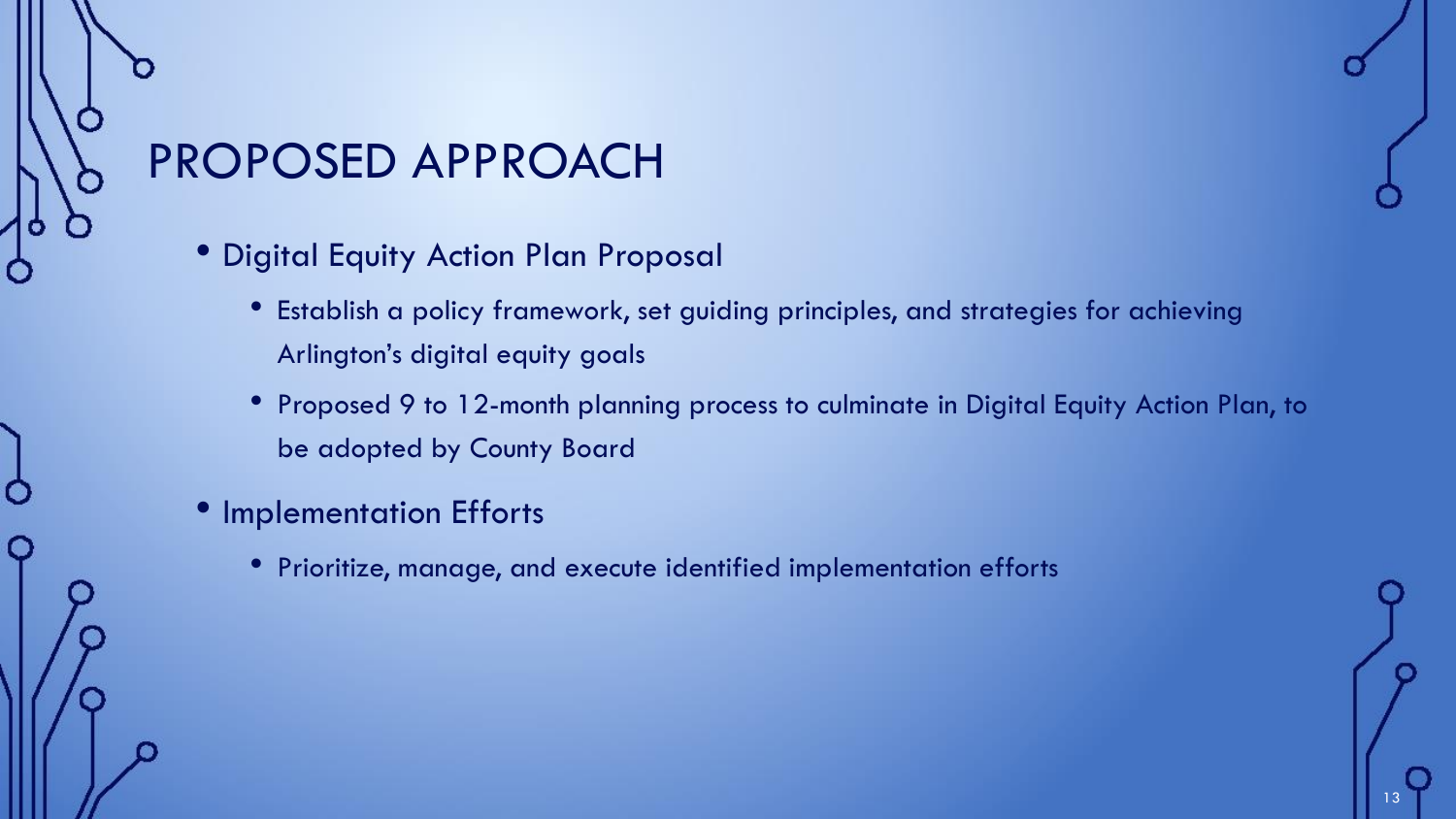### ARLINGTON'S VISION FOR DIGITAL EQUITY

• **All Arlingtonians have the information technology capacity needed to fully participate in the community and economy.**

#### Strategies will address:

- **CONNECTIVITY**: Arlington residents are able to connect to affordable broadband internet.
- **ACCESS**: All residents can access the internet with a device.
- **EDUCATION & TRAINING: Residents have the** appropriate digital skills necessary to be successful on the internet.
- **PROGRAM SUSTAINABILITY & COMMUNITY CAPACITY**: Arlington's strategies to achieve its digital equity goals are sustainable and the community is engaged on the issue.